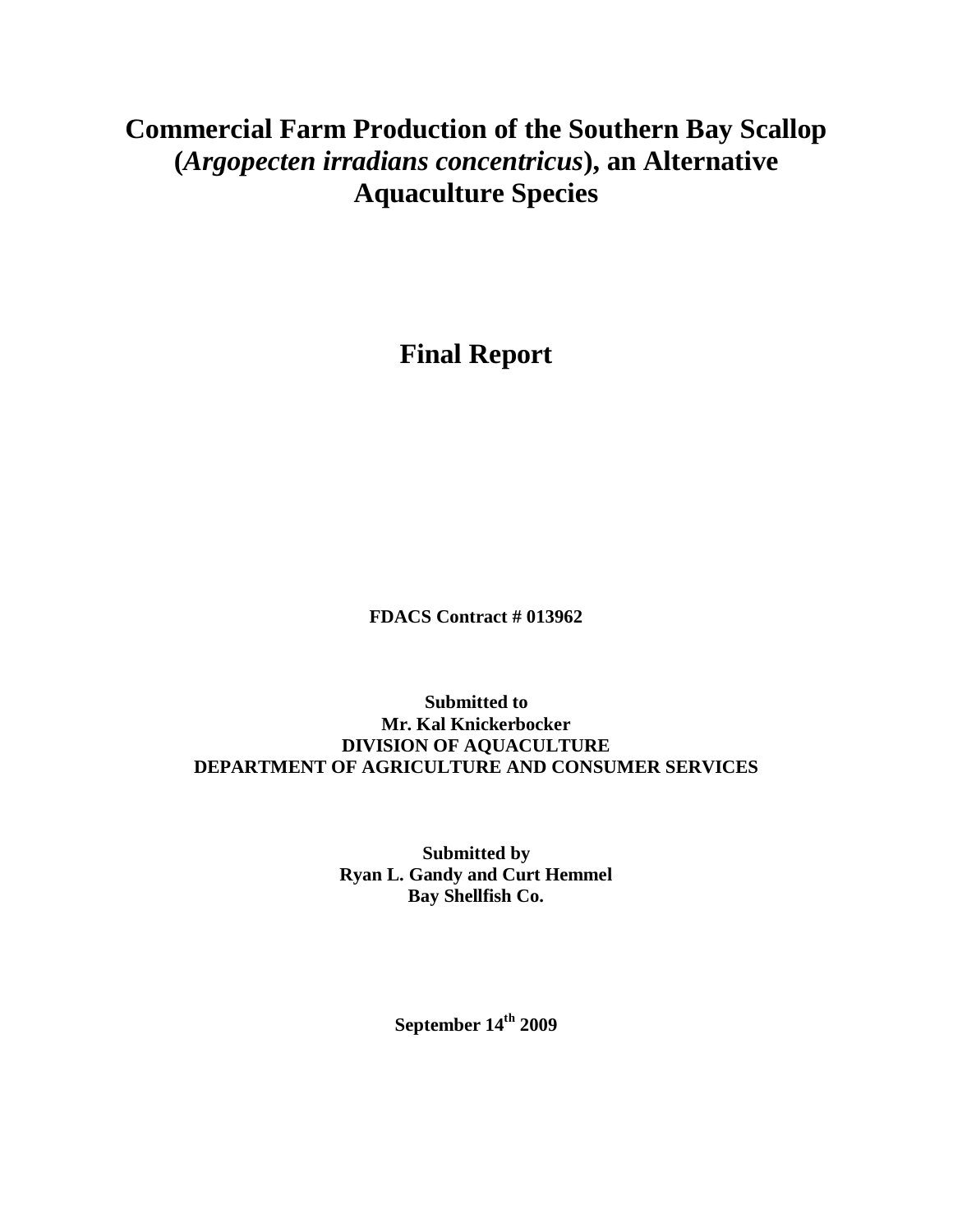#### *Objectives*

The main objective of this project was to provide critical grow-out data for the production of the southern bay scallop. This project is a response to the imminent need for crop diversification within the Florida bivalve aquaculture industry. Exploration of the aquaculture potential of other mollusk species is ongoing at various research institutions within Florida. In addition to the current species under investigation we believe the Florida bay scallop (*Argopecten irradians*) is an excellent candidate to diversify the industry. This species has great potential for commercial success due to its rapid growth and high market value. To date researchers have focused on many aspects of hatchery, nursery, grow-out and marketing of bay scallops. Specifically, a study by Blake, Adams, Degner and Sweat in 1999 investigated the production, marketing and economics of the bay scallop off of Crystal River, Florida. These researchers concluded that refinement of grow-out systems and a better site location were needed to reduce fouling, increase growth and maximize survival.

The current research was designed to determine: 1. Are existing clam leases adequate for bay scallop production? 2. Are locations near the Blake et. al., 1999 study site (located away from fouling sources) better for scallop production? 3. What are the best containment systems, under existing regulations, for the production of bay scallops on these sites?

#### *Present State of Knowledge*

Early research focused on the culture of the bay scallop (*Argopecten irradians*). Researchers developed methods for maturing, spawning and rearing spat (Loosanoff & Davis, 1963). Basic rearing techniques for the bay scallop were then introduced in 1971 by Castagna. Grow-out techniques were further refined in 1975 by Castagna, while Castana and Duggan (1971) demonstrated that market size scallops could be raised in large cages within five to seven months. In the early 1980"s Rhodes and Widman used Japanese pearl nets and lantern nets to increase stocking density and exert better control of grow-out densities and growth. Others attempted to produce scallops in closed re-circulating systems, but were met with mixed results (Mann and Taylor, 1981). However, grow-out in the natural environment continued to be the most successful and economical method of production. At the same time, intensive bay scallop production was underway in Martha"s Vineyard (Karney, 1991) which influenced the development of basic culture technology for the bay scallop. The success of this research in the United States led to the development of the Chinese bay scallop aquaculture industry (Zhang, 1995). Today, China is the largest producer of bay scallops in the world.

Bay scallop aquaculture in Florida began with the work of Norm Blake, who reared bay scallops in Tampa Bay in 1996 (Lu and Blake, 1996). This work detailed the production, marketing and economics of bay scallops produced on the west coast of Florida (Blake, et al., 1999). Blake et al. (1999) used a floating barge (8 m x 8 m) to suspend aluminum cages (13 mm mesh) one meter below the surface. The barge system was placed over a two acre educational lease awarded by the Department of Environmental Protection in Citrus County, Florida. Each cage was stocked with 300 scallops; the barge had a capacity of 60,000 scallops. Both growth and mortality were high and depended on the type of cage material, degree of fouling and the density of scallops. This study concluded that modifying the cages and changing the grow-out location, away from sources of fouling organisms, would vastly improve grow-out production (Blake, et al., 1999). The work of Blake et al. (1999) serves as the starting point for the current study.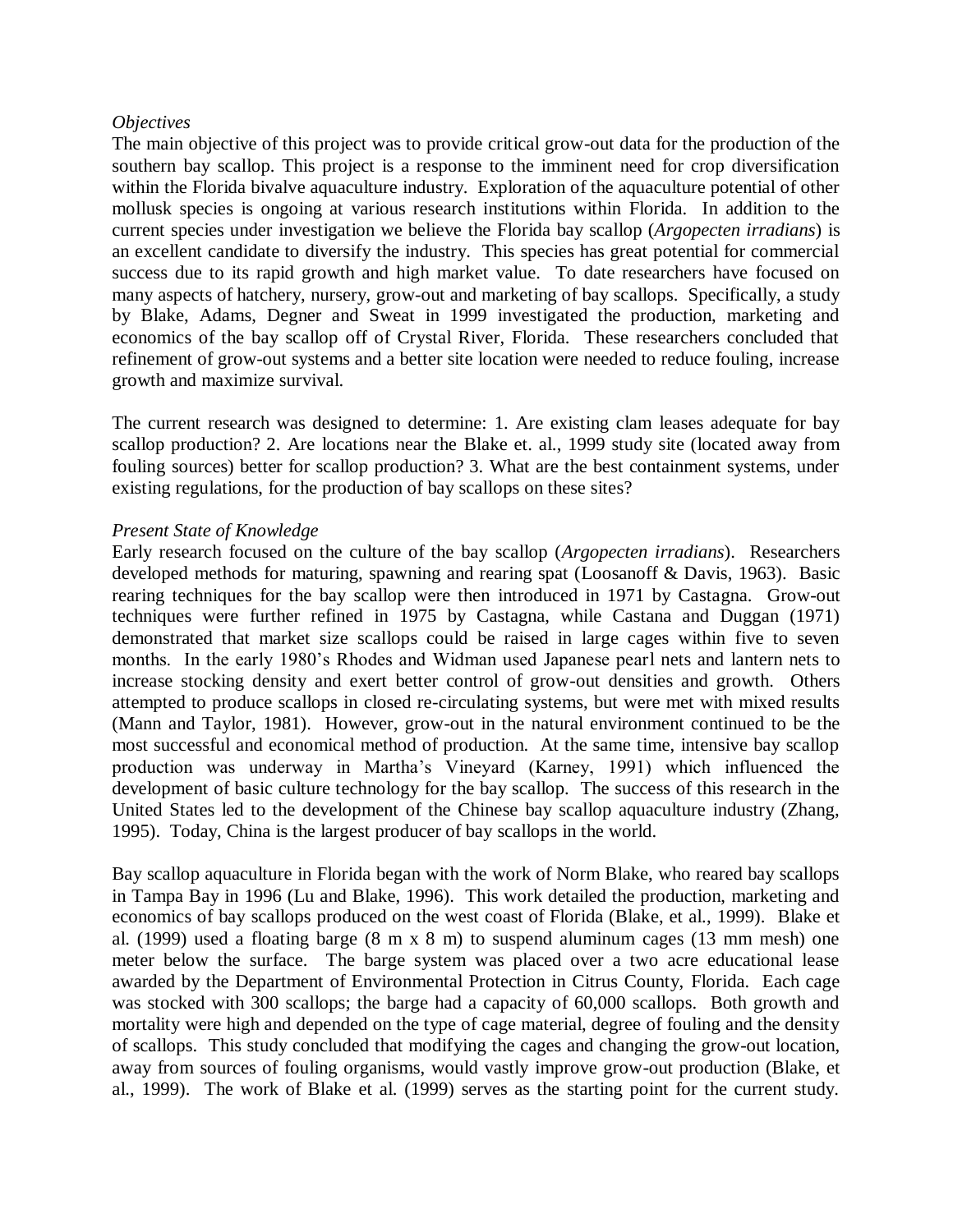Additionally, these authors investigated the market potential for locally produced bay scallops and concluded that a market could be readily developed if adequate supplies of reasonably-sized whole scallops were available. They also suggested that a small single owner operation would only yield a marginal net return. They did conclude, however, that gains from economy of scale, production system refinements and labor reduction could increase production and generate greater net returns.

#### *Rationale/Justification/Applicability*

There is a critical need for diversification of the Florida marine bivalve aquaculture industry. The hard clam (*Mercenaria mercenaria*) has been a successful commercial aquaculture species for Florida growers, but it is the only shellfish species currently being commercially produced. The single species culture (*M. mercenaria*) on the west coast of Florida is the problem which creates the opportunity of developing a new candidate for culture. The bay scallop is fast growing, reaches market size in just one year, and has a high market value (Blake, et al., 1999). In the Pacific Northwest, culture methodologies and markets have been developed for multiple bivalve species (i.e., clam, oyster and mussels). In Washington State, for example, there are at least seven species of bivalves that are commonly cultured (Toba, 2005).

State and federal programs have been attempting to diversify the Florida bivalve industry. A 2005 USDA study investigated the market potential of two species of Ark clam for culture, (*Anadara ovalis*) the Blood Ark and *(Noetia ponderosa*) the Ponderous Ark. Based on the studies findings, the "consensus" was that there was limited appeal of these species in the commodity market and they were not good candidates for production due to their largely relative obscurity (Degner et al., 2005). The sunray clam (*Macrocallista nimbosa*) is another bivalve currently being considered for culture in Florida. However, this species has similar difficulties to overcome as Ark clams particularly its undefined market potential. The bivalve industry in the southeastern US is concurrently conducting research on genetic manipulation techniques to help the clam industry in Florida. The USDA Agricultural Research Service, in conjunction with Florida Sea Grant and Harbor Branch Oceanographic Institute, investigated the use of triploid *M. mercenaria* as a means to increase growth rate and enhance stress resistance under culture conditions. This research resulted in successful triploid induction in the hard clam, *M. mercenaria*. However, the triploids that were produced were smaller, not larger, than their diploid counterparts. Results on stress resistance are incomplete. This industry needs to continue to seek a new candidate of marine bivalve.

The hatchery production experience of BSC in producing the bay scallop combined with the previous research of a Florida Sea Grant study by Blake et al., 1999 that investigated the aquaculture potential and marketing of the bay scallop was the foundation for this project. An established market already exists to absorb a significant amount of product (Blake, per comm.). Blake et al. indicated further investigation was necessary to determine cost effective and adequate commercial grow-out containment systems for this species. The current study furthers the Sea Grant work by specifically investigating grow-out containment systems.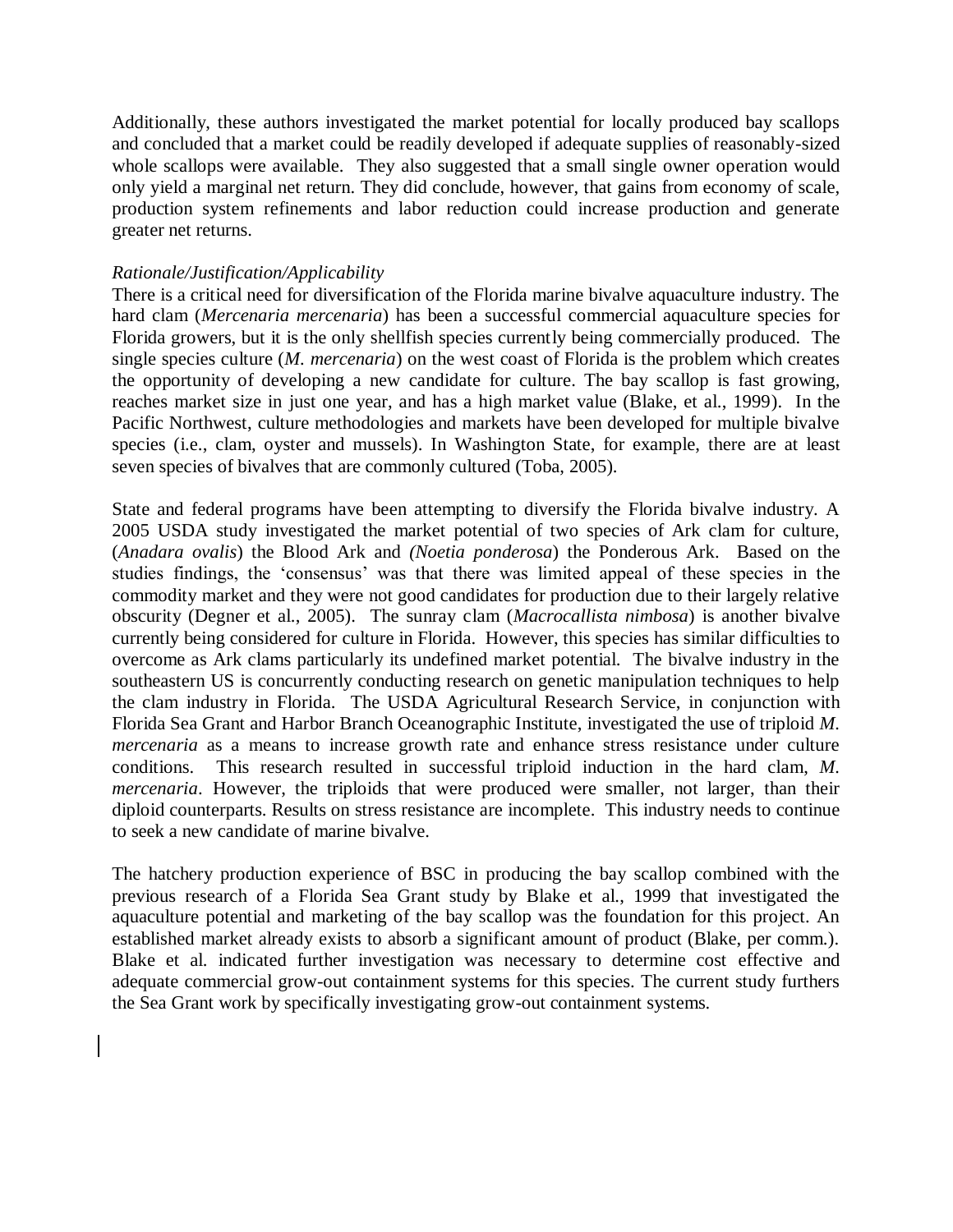#### *Methods and Procedures*

Two sites (referred to as northern and southern) were selected along the west coast of Florida in areas of known scallop habitat (i.e. coastal inshore and near shore waters with associated sea grass beds). The southern site was selected to test the potential for grow-out of bay scallops on an existing clam lease. This site was located in two meters water depth on the BSC lease in southwestern Tampa Bay (27° 35.854' N; 082° 35.493' W). The northern site (N 28° 38.217' N; 82<sup>o</sup> 45.777' W) was selected to be close to the previous scallop aquaculture study location (Blake, et al. 1999). However, the northern site was intentionally placed in deeper water (3.5 meters water depth) and further from sources of fouling organisms (i.e. oyster bars, estuaries and low salinity water) that proved problematic in the Blake study.

This project also had to comply with existing state regulations for bivalve leases. A water column lease for grow-out operations was not feasible under existing regulations; consequently, the use of common culture equipment, such as lantern nets, Japanese pearl nets and floating cages, was not possible. The maximum height of grow-out cages was limited to 0.30 m off the bottom for this project. Four treatments, consisting of different bag/cage designs, were used to test scallop grow-out potential. The treatments were: flat clam bags, tented clam bags, ground level plastic cages and elevated plastic cages (Table 1).

| Treatment            | <b>Northern Site Replicates</b> | <b>Southern Site Replicates</b> |
|----------------------|---------------------------------|---------------------------------|
| Flat Clam Bag        |                                 |                                 |
| Tented Clam Bag      |                                 |                                 |
| <b>Elevated Cage</b> |                                 |                                 |
| <b>Bottom Cage</b>   |                                 |                                 |

Table 1. Growout Treatments and Number of Replicates at Each Restoration Site

Standard 8.0 mm mesh clam bags (M&R Seafood, Cedar Key, FL) (1.27 m x 1.11 m) were used. The tented clam bag treatments consisted of standard clam bags that were "tented open" with five pieces of ½" PVC pipe cut to 0.15 m length and secured on the inside top and bottom of the bag. All clam bag treatments were attached to the bottom with  $\frac{1}{2}$ " PVC stakes (0.30 m in length). Cages were constructed from 7.0 mm square plastic mesh screening (Aquatic Ecosystems # N1170) folded to form a rectangle of 1.27 m x 1.07m x 0.15m. Cage seams were sealed with cable ties. Cage volume was maintained by five  $\frac{1}{2}$  PVC pipes (0.15 m length) that were attached to the top and bottom of the cages with cable ties. Bottom cage treatments were staked directly to the bottom with  $\frac{1}{2}$ " PVC stakes (0.30 m in length). Elevated cages were attached 15 cm off the bottom with  $\frac{1}{2}$ " PVC stakes (0.46 m in length). To prevent the bottom from sagging, a 1" PVC pipe (33 cm diameter; 1.5 m in length) was attached from corner stake to corner stake on the diagonal for support. In summary, there were two sites, four treatments per site, and five replicates per treatment (Table 1).

In December of 2008, all replicates were stocked with 300 scallops (average shell height (hinge to lip measurement) >15 mm). Treatments were checked bi-monthly for seven months to examine scallops and clean the cages. Scallop growth rate was determined monthly from one replicate per treatment per site. The study was terminated at the northern location one week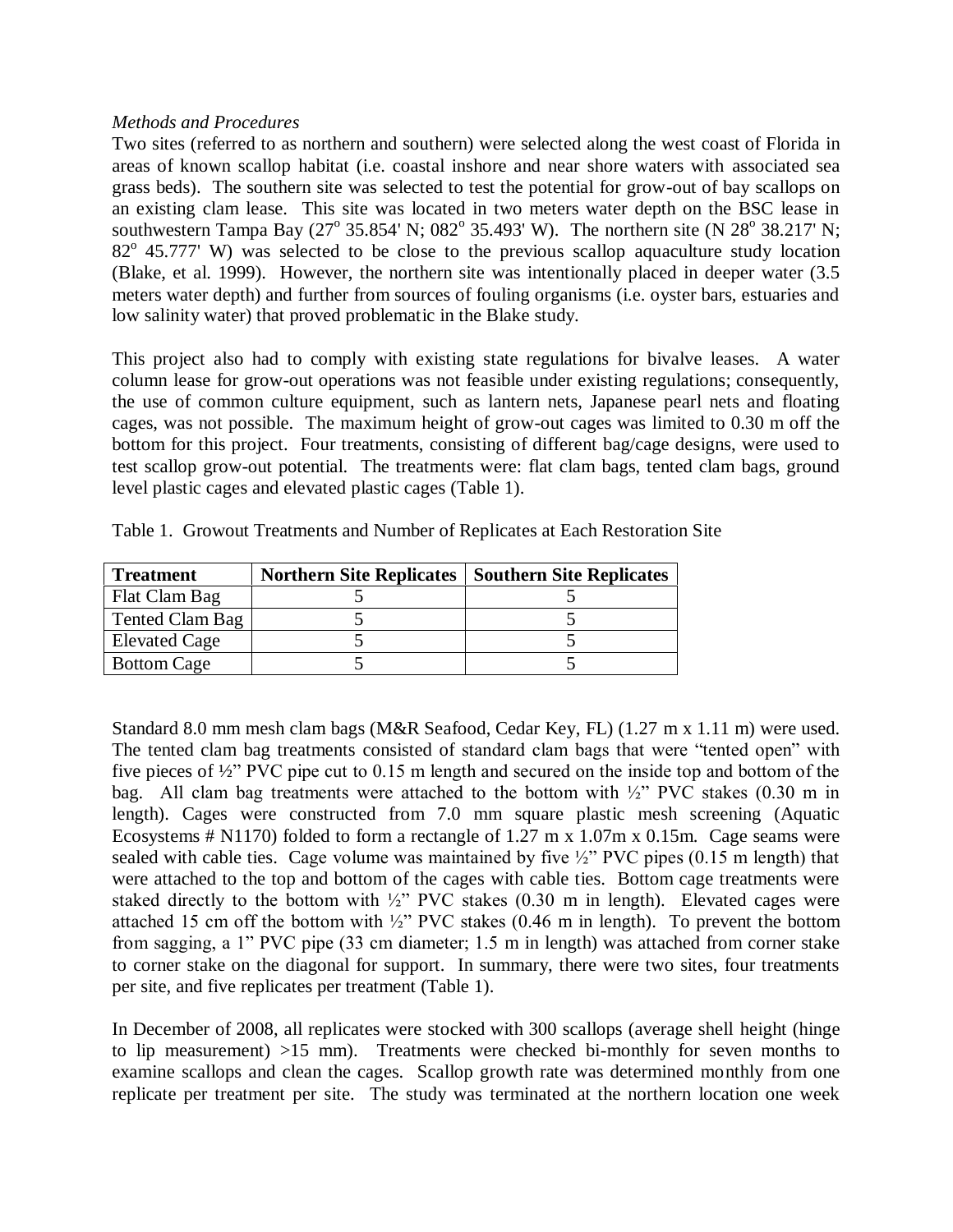before the opening of the recreational scallop season (end of June 2009) and the first week of July 2009 (southern location). Data analysis included growth rate, survival, fouling, and overall scallop appearance.

#### *Results*

Monthly site visits were performed to collect data on temperature, cage condition and scallop growth. The lowest observed temperature  $(9.0^0 \text{ C})$  was recorded on the northern site in January 2009 (Figure 1). The southern site also revealed a lowest temperature during January (17.0<sup>0</sup> C) which was  $8.0^{\circ}$ C higher than the northern site. The study period encompassed the winter through early summer during which the temperature increased at both locations from the January lows to highs of 28.5<sup>0</sup> C and 29.0<sup>0</sup> C at the northern and southern sites, respectively.



Figure. Water temperature at each sampling location from December, 2008 through July, 2009.

#### *Southern Site*

Mean size for scallops stocked at the southern site was  $17.3 \pm 2.8$  mm scallops. Increase in shell height, which is an indirect measure of growth rate, during the 200 day grow-out period is shown in Figure 2. Scallops in all treatments at the southern location grew throughout the study. The elevated cage treatments attained the largest shell height  $(49.8 \pm 0.9 \text{ mm})$ ; bottom cages attained  $47.7 \pm 0.9$  mm, tented clam bags reached  $42.9 \pm 2.4$  mm and the flat clam bags had the smallest shell height  $(42.7 \pm 2.7 \text{ mm})$ .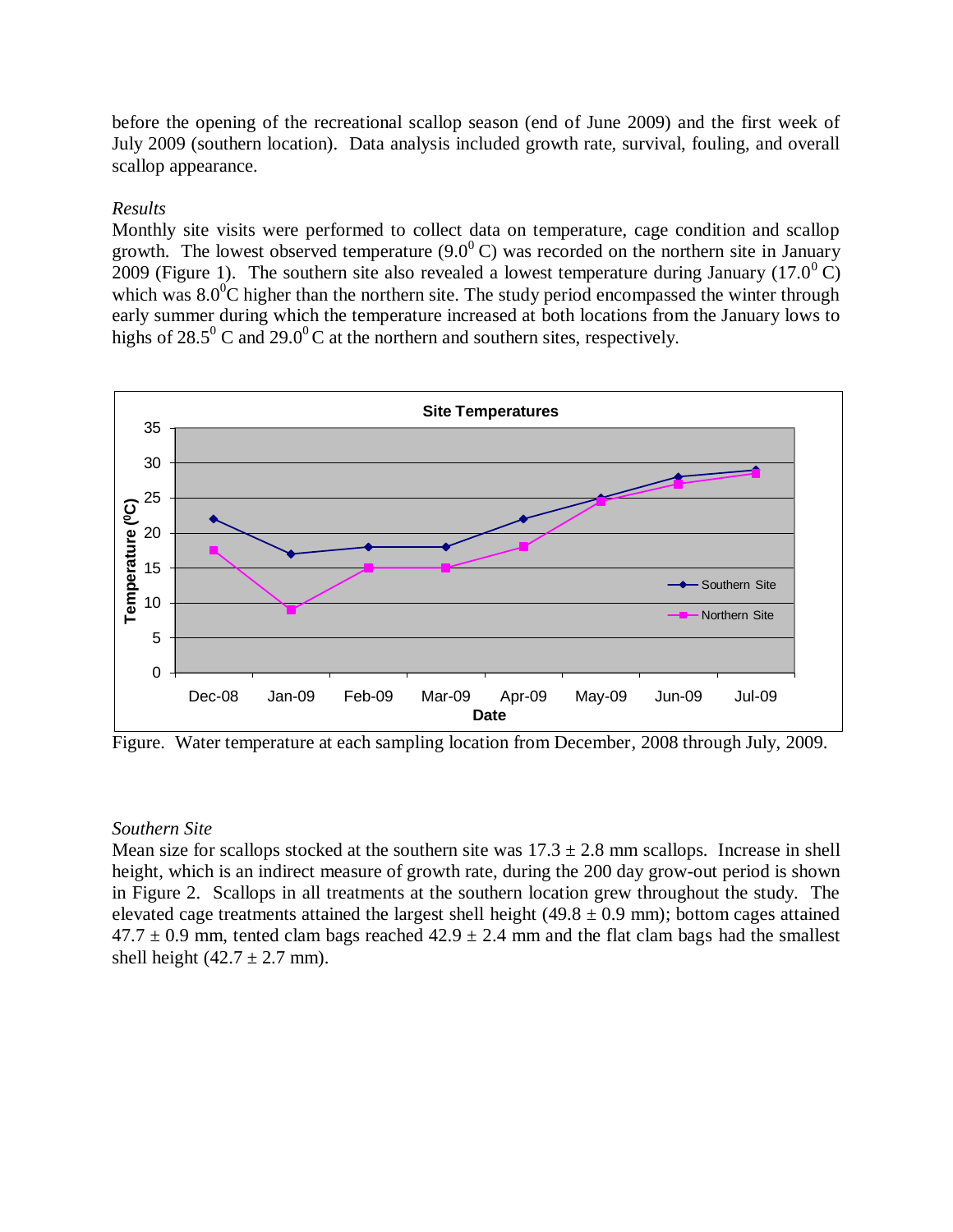

Figure 2. Mean shell height of bay scallops within each treatment at the southern site.

Differences in shell height among treatments were compared using ANOVA and Tukey"s HSD post hoc test of comparison (Figure 3). No significant difference in shell height was observed between scallops held in the elevated cages and bottom cages (P>0.05). No significant difference in shell height was observed between tented clam bags and the flat clam bags (P> 0.05). Significant differences in shell height were found between cage treatments and bag treatments ( $P < 0.05$ ).



Figure 3. Comparison of shell height among the various treatments at the southern site. Values with a common superscript were not significantly different. Tukey's HSD;  $\alpha = 0.05$ .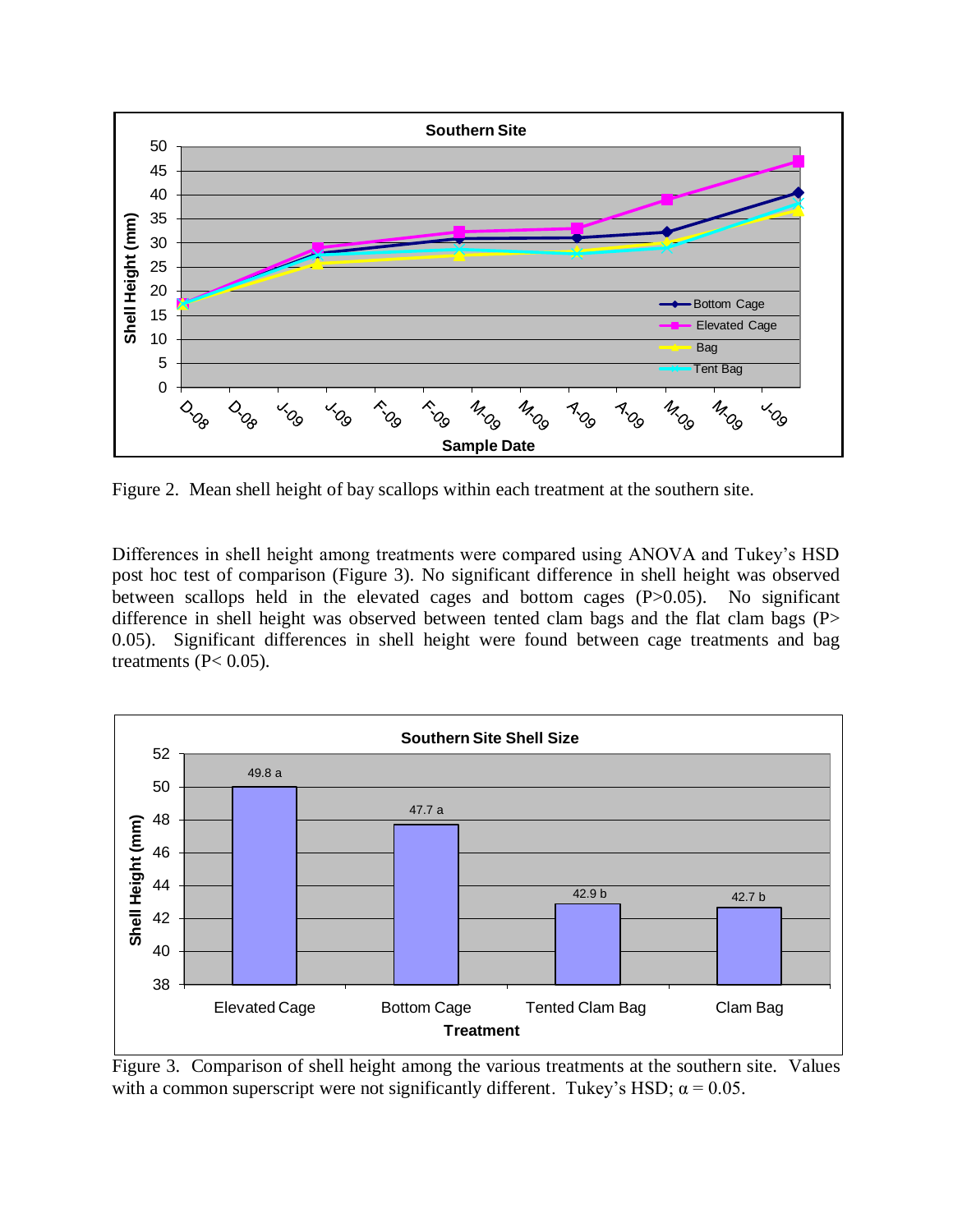Survival rate for the southern site was calculated at the termination of the study (Figure 4). The highest percent survival was in the bottom cages (91.2  $\pm$  4.5) followed by elevated cages (64.6  $\pm$ 10.9) and tented clam bags (37.1  $\pm$  17.9). The lowest survival was in the flat clam bag (15.1  $\pm$ 10.6). Comparisons of percent survival revealed differences among all treatments (P<0.05).



Figure 4. Comparison of survival among the various treatments at the southern site. Values with a common superscript were not significantly different. Tukey's HSD;  $\alpha = 0.05$ .

#### *Northern Site*

Mean size of scallops at the time of stocking at the northern site was  $17.3 \pm 2.8$  mm. Scallops in all treatments grew steadily throughout the study (Figure 5). The elevated cage treatments attained the largest shell height (42.1  $\pm$  1.2 mm), followed by bottom cages (38.1  $\pm$  0.9 mm) and tented clam bags (35.2  $\pm$  2.9 mm). Flat clam bags had the smallest shell height (32.7  $\pm$  2.3 mm).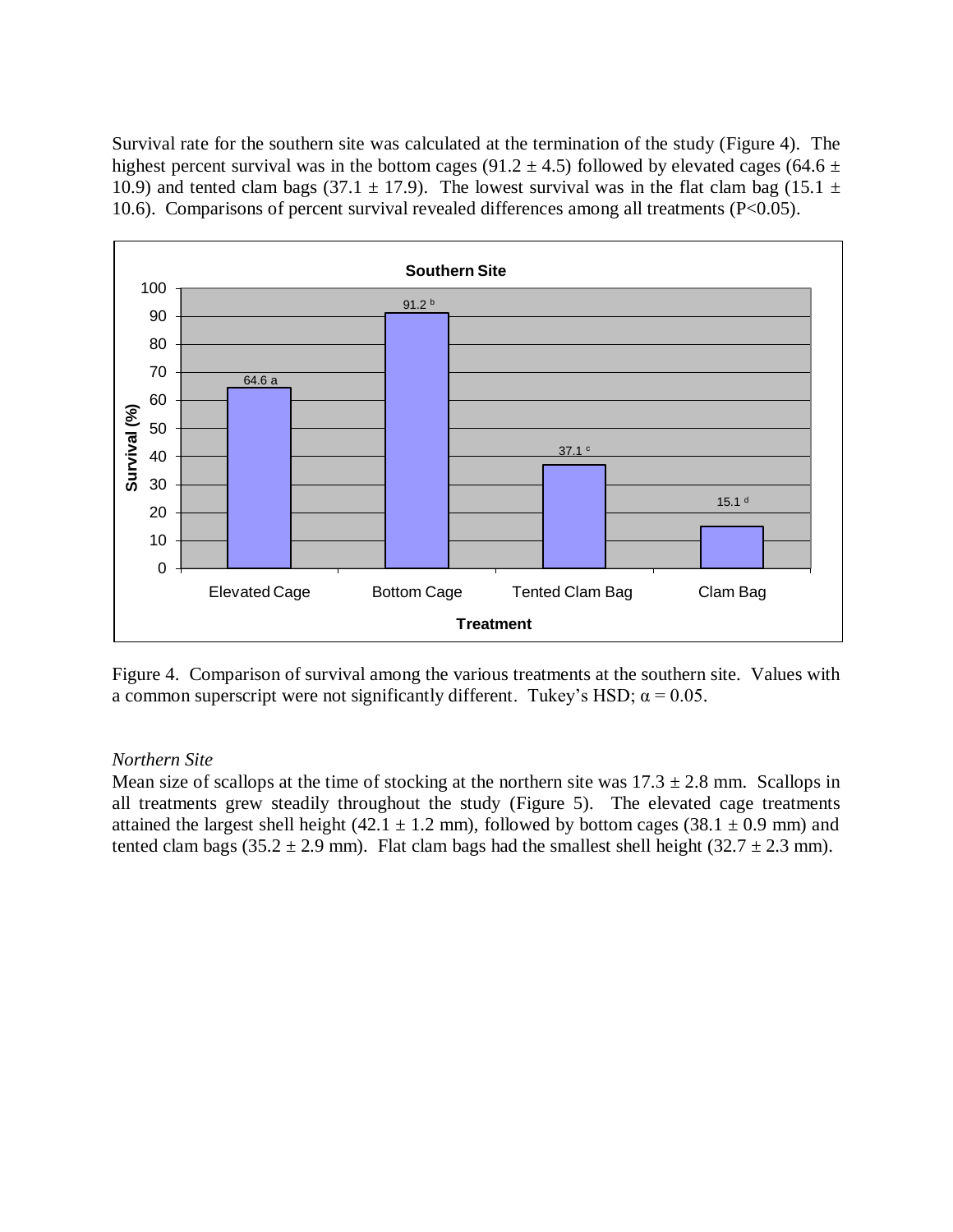

Figure 5. Mean shell height of bay scallops within each treatment at the northern site.

No significant differences in scallop size were found between elevated cages and bottom cages (P>0.05) or between tented clam bags and flat clam bags (P>0.05) (Figure 6). Significant differences in shell height were found between cage treatments and bag treatments (P<0.05).



Figure 6. Comparison of shell height among the various treatments at the northern site. Values with a common superscript were not significantly different. Tukey's HSD;  $\alpha = 0.05$ .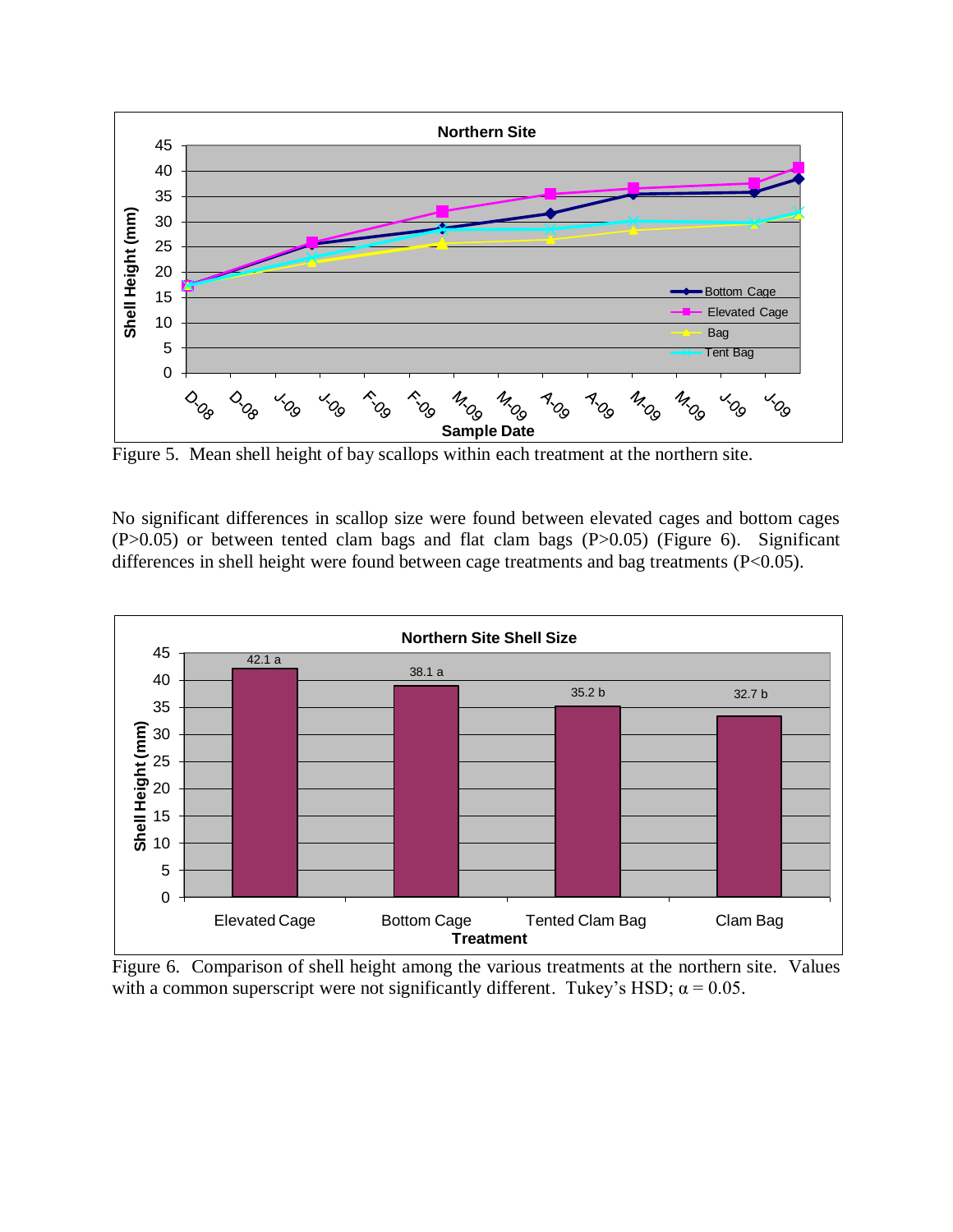Percent survival was calculated at the termination of the study (Figure 7). The highest percent survival occurred in the elevated cages (93.4  $\pm$  2.7), followed by bottom cages attained (81.9  $\pm$ 2.8) and tented clam bags (49.1  $\pm$  20.9). The lowest percent survival occurred in the flat clam bag (56.1  $\pm$  19.3%). Significant differences in percent survival were found between the elevated cage and the bottom cage  $(P<0.05)$ . No significant differences in percent survival were found between tented clam bags and flat clam bags (P>0.05) (Figure 7).



Figure 7. Comparison of percent survival among the various treatments at the northern site. Values with a common superscript were not significantly different. Tukey's HSD;  $\alpha = 0.05$ .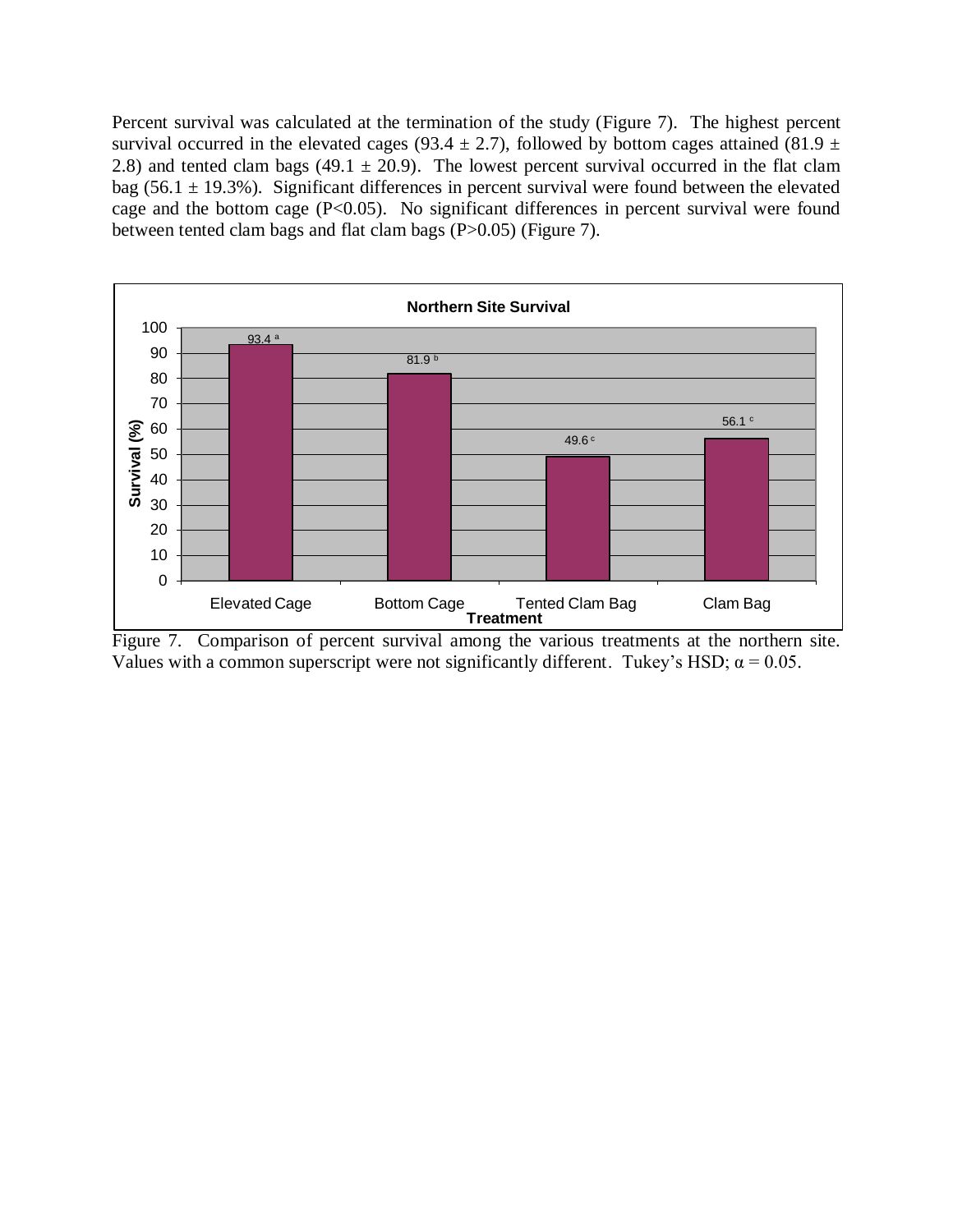#### *Northern and Southern Site Comparison*

Comparisons in growth from similar treatments between the two study sites are shown in Figure 8. Treatments at the southern site were significantly larger than their northern counterparts  $(P<0.05)$ .



Figure 8. Comparisons in shell height among the four treatments between the two sites. Values with a common superscript were not significantly different. Tukey's HSD;  $\alpha = 0.05$ .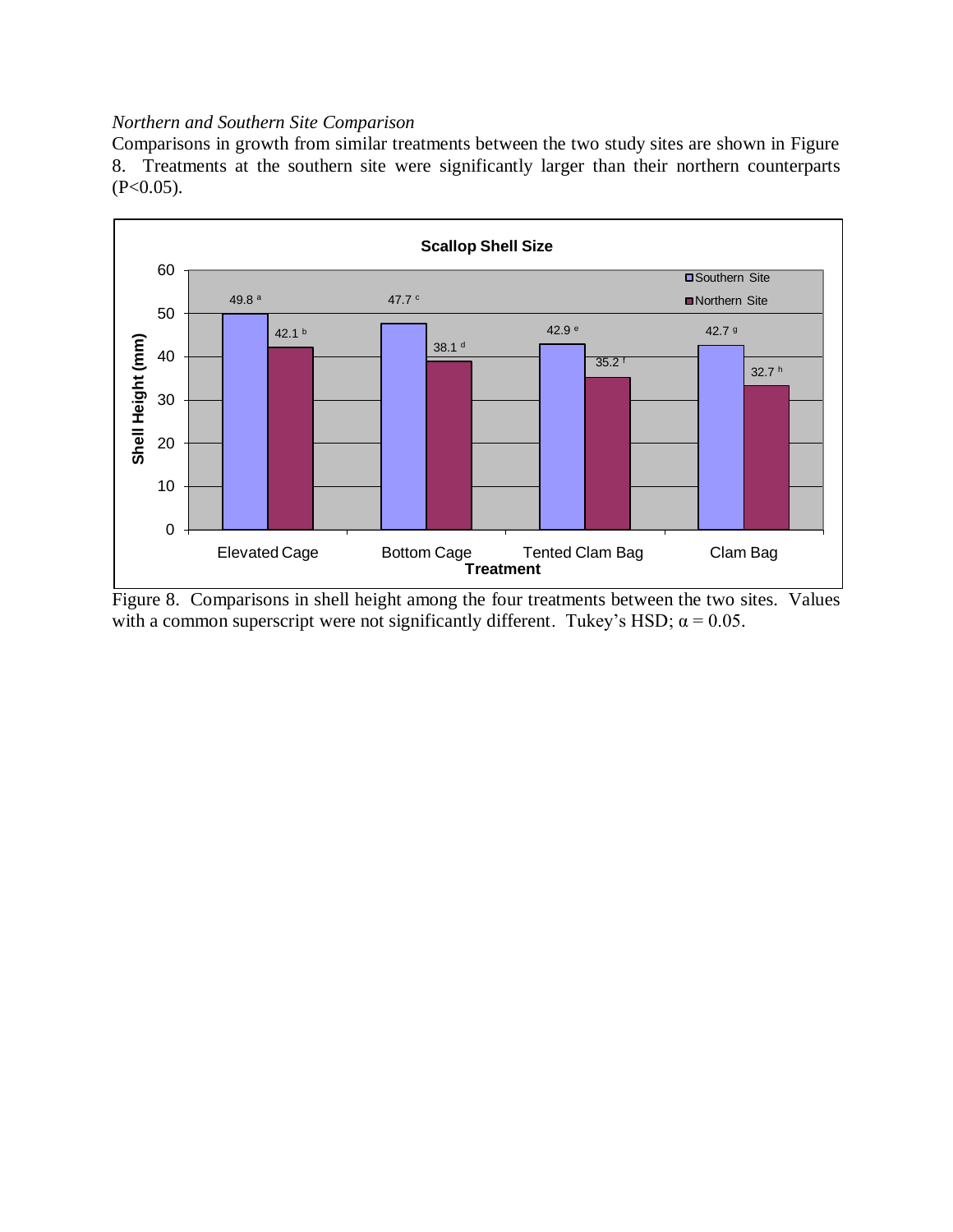Comparisons in percent survival from similar treatments between the two study sites are shown in Figure 9. The survival rate were significantly higher at the northern site than the southern site for the elevated cage, tented bag and flat clam bag treatments (P<0.05). Survival rates of the elevated cage were significantly greater at the southern site than the northern site (P<0.05).



Figure 9. Comparison in percent survival among the four treatments between the two sites. Values with a common superscript were not significantly different. Tukey's HSD;  $\alpha$  = 0.05.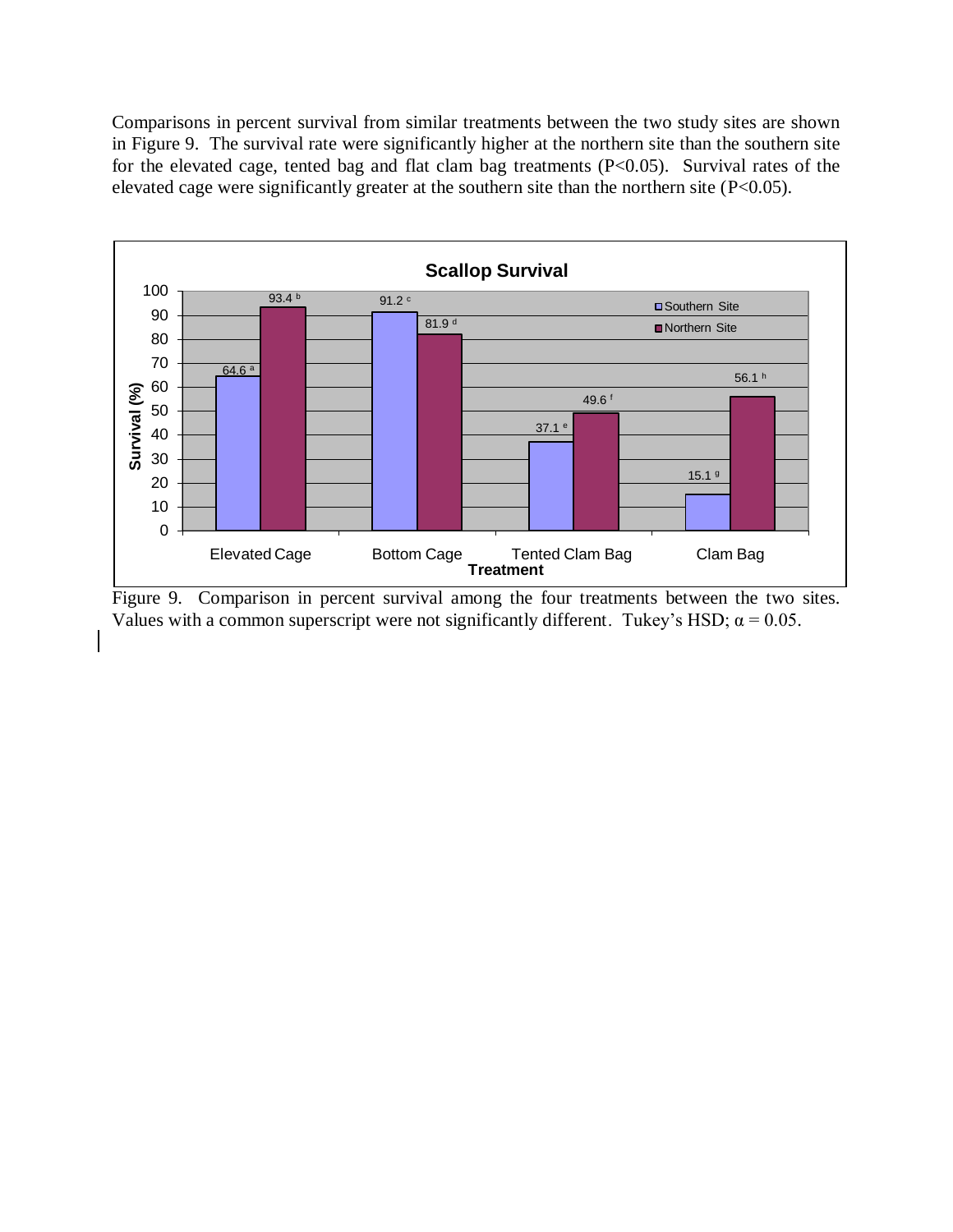#### *Discussion*

One objective of this study was to determine if an existing clam aquaculture lease would be suitable for the successful culture of bay scallops. During the investigation, important differences in water quality and habitat were found between the two locations. The southern site, adjacent to the existing BSC clam lease in Tampa Bay, was in two meters of water and surrounded by seagrass meadows. Scallops placed on this site were found to grow faster than the northern location, regardless of treatment. The higher growth rates at the southern site could be explained by the slightly higher temperatures and the availability of higher phytoplankton biomass. From April through July, water clarity at the southern site was often less than 18 inches. In contrast, water clarity at the northern site over the same period was generally greater than 10 feet. Although the southern site had the highest growth rates, survival was significantly lower in three of the four treatments when compared to the northern location.

During the final collection at the southern site, many shells in the elevated cages were severely fouled with oysters (Appendix 1). Elevated cages also contained "fresh dead" scallops with decomposing tissue and scallops with hinge disease. Most of the empty shells within the elevated cages were in a narrow size range, indicating mortality probably occurred within a narrow time window. The recent mortality in elevated cages was caused by excessive fouling on both sides of the shell resulting in difficulty opening and closing the valves.

At the southern site, shell height in elevated cages was not significantly different that in bottom cages, although bottom cages had the highest overall survival. Scallops in bottom cages did not experience complete fouling on both shell valves, as the bottom valve generally rested on the sediment surface. This precluded fouling on one valve and mitigated the effect of severe fouling on scallop health. It was noted, however, that many scallops in this treatment were beginning to have difficulty fully closing the valves.

Survival in bag treatments at the southern site was significantly lower compared to cage treatments. In both bag treatments we found many small broken shell remnants, crab holes chewed into the bags and a few stone and mud crabs residing in the bags. These findings indicate that clam bags are not suitable containment devices for scallop culture and containment devices such as cages and elevated cages are necessary.

Fouling at the southern site was first noticed in March and increased in intensity through the termination of this project in July. This degree of fouling reduced the aesthetics of the scallop thus preventing a farmer from marketing them as a whole product. Additionally, the labor required to maintain the cages at the southern site was high. These cages had to be cleaned bimonthly and the elevated and bottom cages had to be changed out frequently due to heavy fouling in the spring. The fouling at this location is heavy and frequent enough to prevent a farm operator from achieving suitable quantities of clean, un-fouled, marketable scallops. These findings support the conclusions of Blake et. al. (1999) that leases in estuarine waters are not suitable for scallop production.

The findings from the northern site, which was sufficiently removed from estuarine influences, proved to be more favorable for scallop production. This site was selected so as to approximate the environmental conditions from the Blake, et al. (1999) study. In our study, however, the site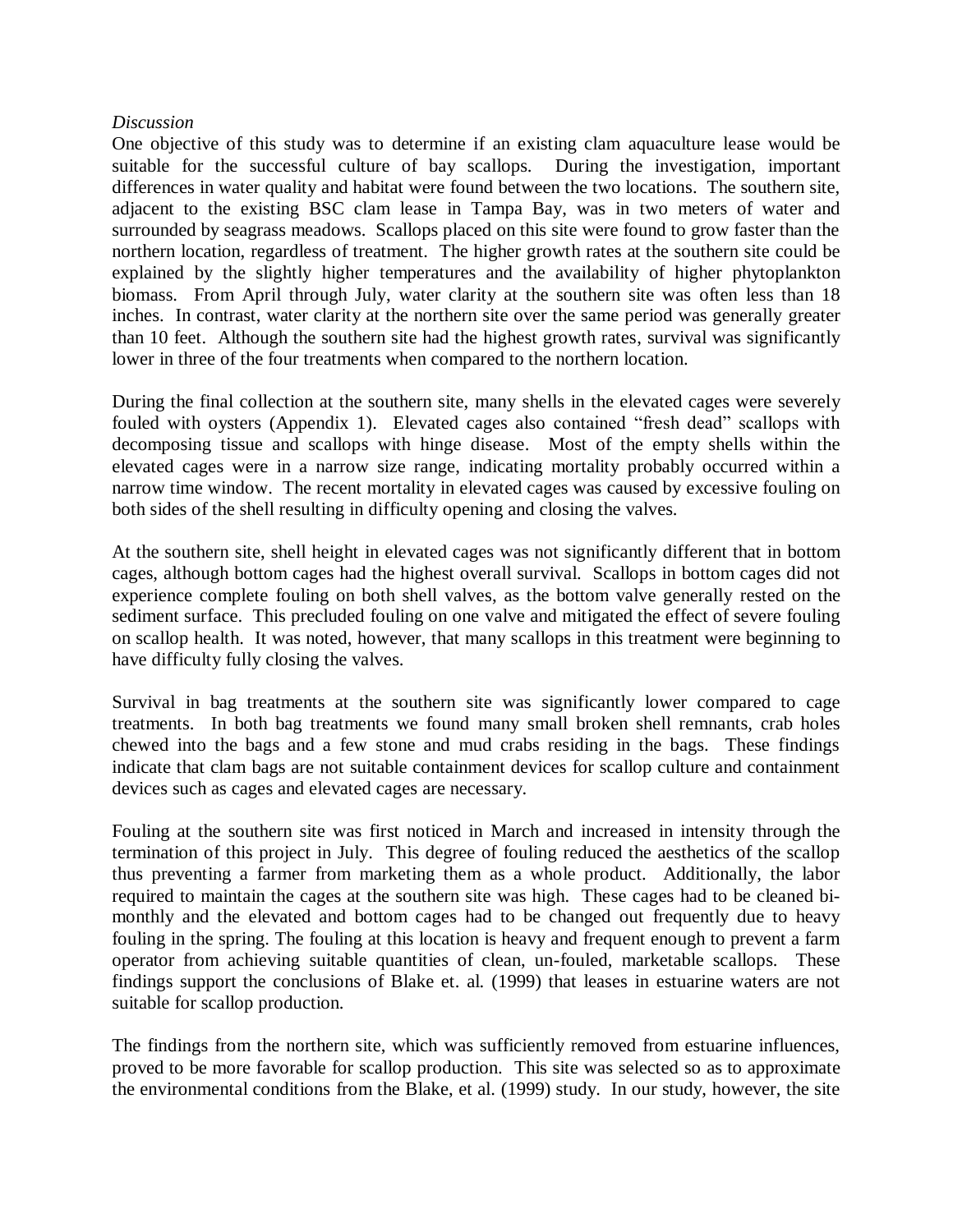was intentionally placed in deeper waters far removed from potential fouling environments (i.e. oyster bars, estuaries and low salinity water) that proved problematic in the previous study. Scallops at this site grew more slowly than at the southern site regardless of treatment. The scallops in the elevated cages reached a minimum market size- 40 mm- 192 days after stocking. This growth rate is adequate for commercial production. The lower growth rates at this location appeared to be influenced by the lower temperatures and the absence of dense algal blooms. Routine site visits from April through July found the water to be clear to the bottom all year and the lateral clarity was generally greater that ten feet.

Scallops were largest in elevated cages, although growth in this treatment was not statistically different than in bottom cages. Scallop size in both bag treatments was significantly smaller than both cage treatments. Tented bags supported larger sized scallops than flat bags, but this difference was not statistically significant.

Although the northern site had lower growth rates than the southern site, survival at the northern site was significantly higher in three of the four treatments. The survival rates of the elevated cage treatments was the highest on the site (93.4  $\pm$  2.7%) followed by the bottom cage (81.9  $\pm$ 2.8%) (Table 8). The bag treatments differed significantly from the cage treatments in survival rate at this site. The tented clam bag treatment appeared to have the highest survival rate of the bag treatments (49.1  $\pm$  20.9%) although it was found to be statistically similar to the flat clam bag treatment  $(56.1 \pm 19.3\%)$ .

 During examination of the shell remaining in the clam bag treatments these researchers found evidence of predation similar to the southern site where there were many small broken shell remnants, crab holes chewed into the bags and stone, mud and calico crabs residing in the flat clam bags (Appendix 2). These findings indicate that clam bags are not sufficient containment devices for scallop culture and containment devices such as cages and elevated cages are necessary. During routine maintenance the researchers found that the rolling macro-algae, common in this area, settled easily on the clam bags potentially causing water flow restriction to the scallops. The rolling macro-algae were not found to cover the cages and passed under the elevated cages and only surrounded the edges of the bottom cages but did not cover the top of the cage. Fouling on the cages and bags on the northern site was minimal (Appendix 3). Cage maintenance was minimal. Cages were easily brushed clean of settled solids and no hard fouling was observed during routine visits.

Shell fouling in all treatments at this site was virtually nonexistent (Appendix 2). The scallop shells in all containment systems at this site were free of fouling that would degrade their appearance for marketing. The absence of significant fouling would allow a farmer to marketing these scallops as a high quality whole product. Additionally, the labor required to maintain the cages at the northern site was insignificant and there was no need to change out the cages during the project. We suggest sites similar to the northern location are adequate for the production of high quality scallops using elevated cages.

#### *Conclusions*

This research showed that existing clam leases located near highly productive estuarine systems provide the best growth. The drawbacks for bay scallop production on these leases come from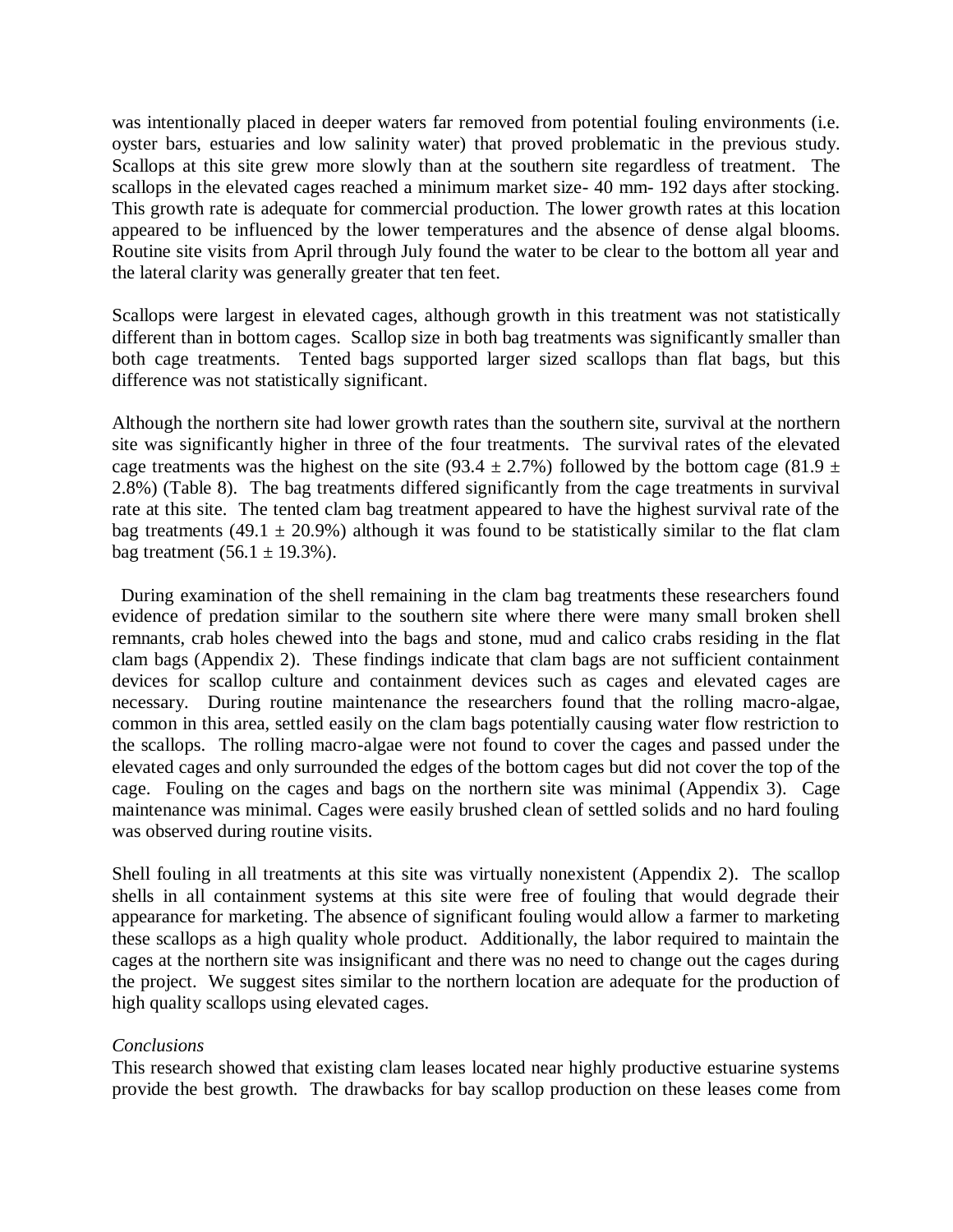the heavy fouling that occurs in these highly productive ecosystems. Fouling causes high labor costs, low product appearance and catastrophic losses due to heavy fouling with oysters and barnacles. Therefore, these lease sites are not suited for the culture or production of bay scallops. In contrast, offshore areas in the vicinity of the northern study site were adequate for bay scallop production. The high survival rates and moderate growth combined with low to no fouling would allow a potential farmer to consistently produce a high quality sustainable product with minimal labor.

Under the current regulations pertaining to bottom leases and the "single level" elevated cages used in this study; this type of operation would not produce the biomass necessary to justify commercial production. However, if water column leases were issued by the state of Florida, farmers could utilize commercially available lantern net systems to increase the productivity of a lease. Lantern nets would allow for use of multi level/vertical containment systems to maximize biomass production per acre. The use of a water column lease would significantly increase the profitability of such an operation. However, further research is necessary to determine if this is an economically feasible method of production in Florida waters.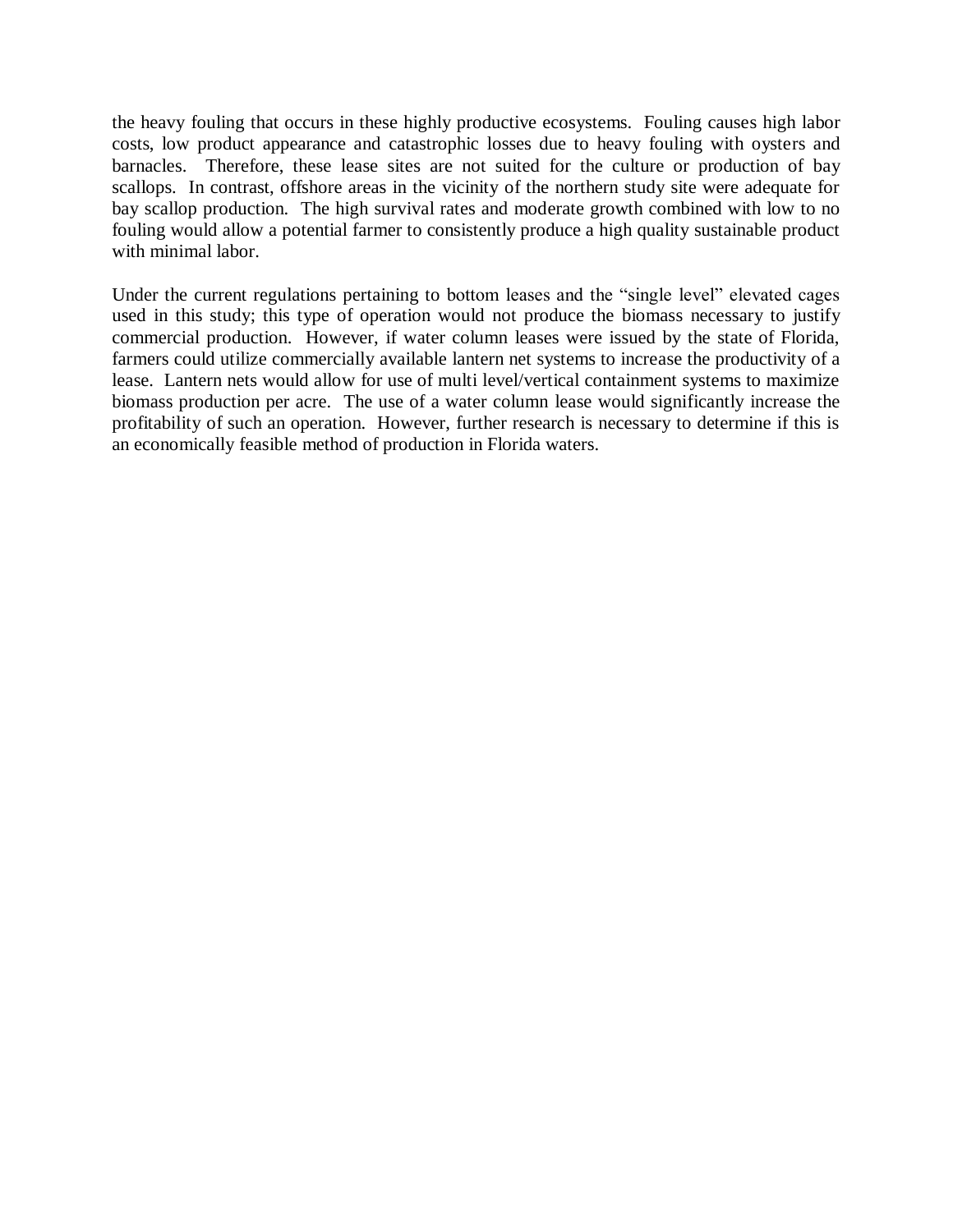#### **III. Relevant Literature**

- Blake, N.J., Adams, C., Degner, R., and Sweat, D. 1999. Aquaculture and Marketing of the Bay Scallop in Crystal River. Florida Sea Grant TP-106. 21 pp.
- Castagna, M. and Duggan, W. 1971. Rearing the bay scallop *Aequipectens irradians*. Proc. Natl. Shellfish Assoc. 61: 80-85.
- Castagna, M. 1975. Culture of the bay scallop, *Aequipectens irradians*, in Virginia. Mar. Fish. Rev. 37: 19-24.
- Degner, R.L., Southwell, T.B., Sturmer, L.N. and Morgan, K.L. 2005. Marketing opportunities for two Ark Clam species: Blood Ark Clam (*Anadara ovalis*) and the Ponderous Ark Clam (*Noetia ponderosa*). Food and Agricultural Research Center, University of Florida. Industry Report 05-1, June 2005.
- Karney, R.C. 1991. Ten years of scallop culture on Martha"s Vineyard. *In*: S.E. Shumway, editors. *Scallops: Biology, Ecology and Aquaculture*. Elsevier. New York. Pp. 943-977.
- Loosanoff, V.L. and Davis, H.C. 1963. Rearing of bivalve mollusks. Advances in Marine Biology, 1 Academic Press Ltd., London: 1-136.
- Lu, Y. and Blake, N. J. 1996. The culture of the southern bay scallop, *Argopecten irradians concentricus*, in Tampa Bay, an urban Florida estuary. Aquaculture.
- Mann, R. and Taylor, R.E., Jr. 1981. Growth of the bay scallop, *Argopecten irradians*, in a waste recycleing aquaculture system. Aquaculture 24:45-52.
- Rhodes, E.W. and Widman, J.C. 1980. Some aspects of the control of the bay scallop (*Argopecten irradians*). Proc. World Maric. Soc. 11-235-246.
- Toba, D. 2005. Small scale farming for pleasure and profit. Washington Sea Grant Program. WSG-AS 03-02, September 2005.
- UFCES., 2004. Use of triploidy to enhance shellfish production. Bivalve Bulletin. Vol. VIII. No. 1. 5 pp.
- Zhang, F. 1995. The rise of the bay scallop industry in China. *In:* Pierre Lubet and Jean-Claude Dao, editors. Fisheries, Biology and Aquaculture of Pectinids. Actes de Colloques no. 17. IFREMER. Brest, France. Pp. 131- 138.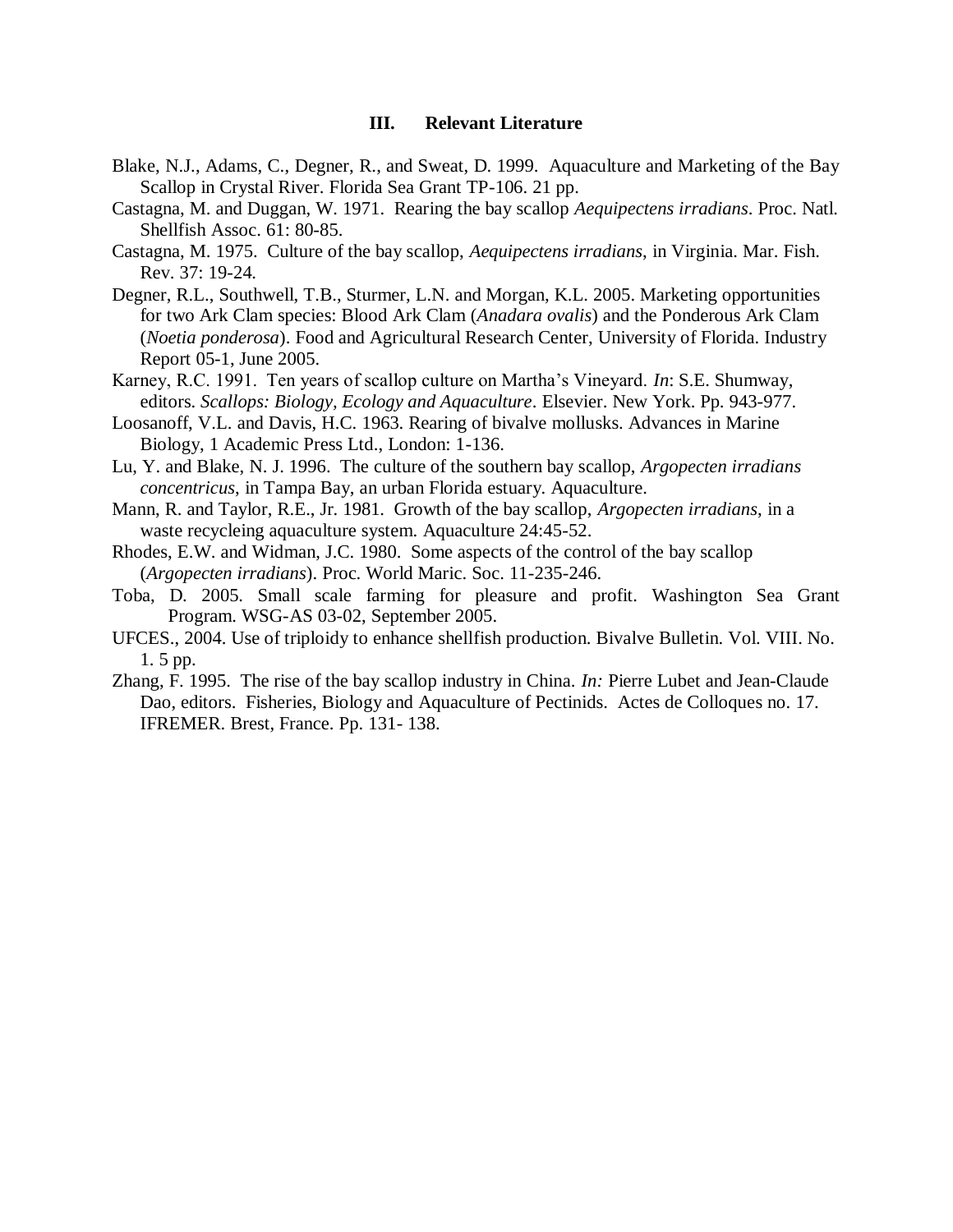### Appendix 1 Southern Site Shell Fouling

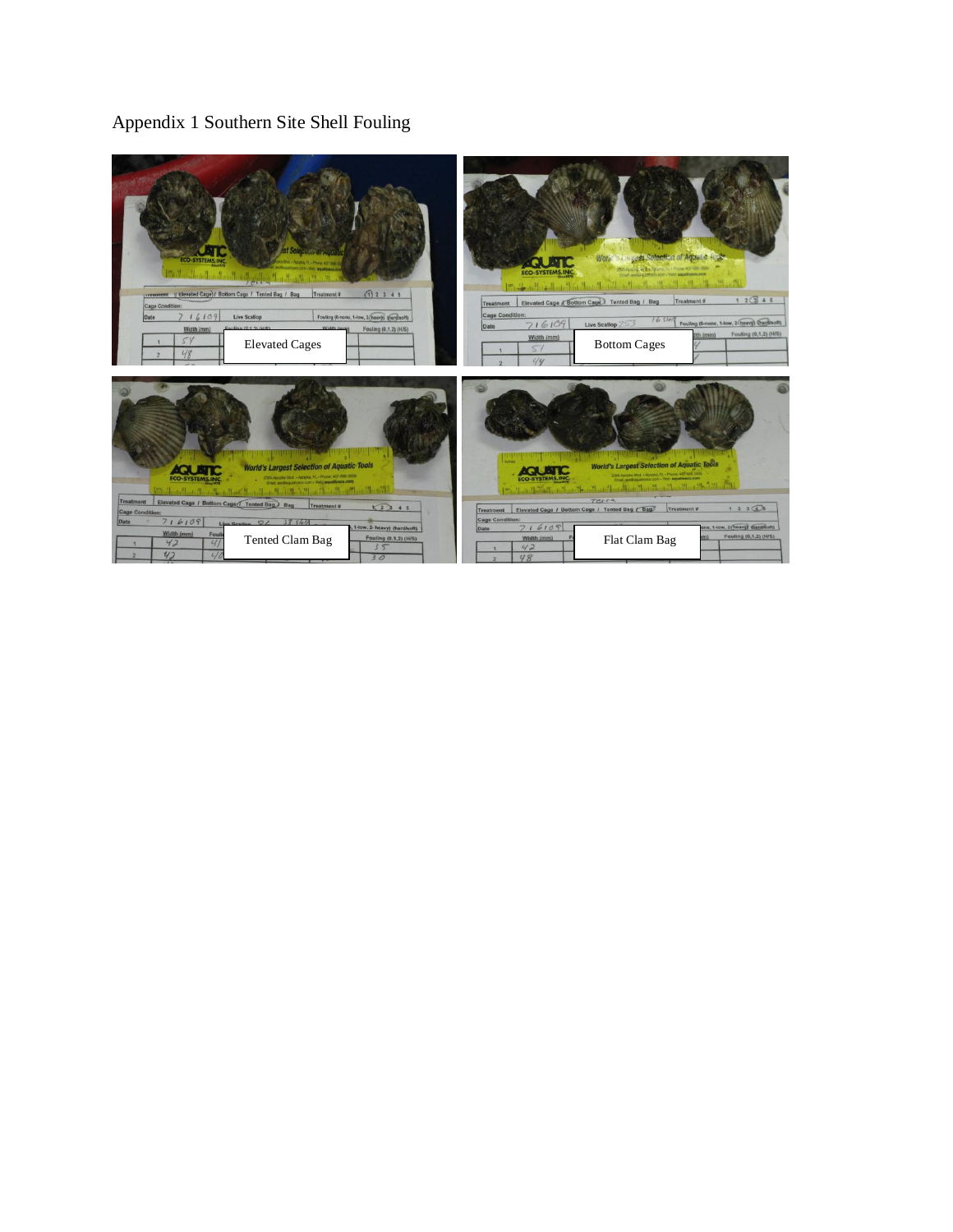## Appendix 2 Northern Site Shell Fouling

| Apopka, FL - Phone: 407-886-3939-<br>bes@aguatosco.com - Witz aquaticeco.com                                                                                                                                                                                                          | World's Largest Selection of Aquatic Tools<br><b>ECO-SYSTEMS.INC</b><br>2395 Apopia Blvd. - Apopia, R. - Phone: 407-696-3000<br>Final: aesthquatceco.com - Web: aquaticeco.com                                                                                                                             |
|---------------------------------------------------------------------------------------------------------------------------------------------------------------------------------------------------------------------------------------------------------------------------------------|------------------------------------------------------------------------------------------------------------------------------------------------------------------------------------------------------------------------------------------------------------------------------------------------------------|
| Treatment<br>Elevated Cage / Bottom Cage / Tented Bag / Bag<br>Cage Condition:<br>Treatment #<br>12(3)45<br>opn<br>Date<br>1 C I<br>Width (mm)<br>iling (0-none 1-low) 2- heavy) (hard/soft)<br><b>Elevated Cages</b><br>Fo<br>42<br>/idth (mm)<br>Fouling (0,1,2) (H/S)<br>4.3<br>27 | 34<br>Treatment #<br>Elevated Cage / Bottom Cage / Tented Bag / Bag<br>Ĝ.<br>Treatment<br>Cage Condition:<br>Fouling (0-none, 1-low, 2- heavy) (hard/soft)<br>251<br><b>Live Scallop</b><br>Date<br>Fouling (0,1,2) (H/S)<br>Width (mm)<br>Width (mm)<br>38<br><b>Bottom Cages</b><br>40<br>33<br>38<br>36 |
| World's Largest Selection of Aquatic Tools<br>(2005) Aposton (Stat) + Aposton, FL, + Phone: 4027-2003<br>Ethiol: and businesses com + Vivito: apparticulation<br>CO-SYSTEMS.IN                                                                                                        | arnest Sel<br><b>CO-SYSTEMS, INC</b><br><b>HANGERY SCALLOD Site</b><br>12(3)45<br>Treatment #<br>Elevated Cage / Bottom Cage / Tented Bag / 6ag)<br>transform                                                                                                                                              |

|                                                                                                                                              | <b>ECO-SYSTEMS.INC</b><br>Final and apatraco con - Well aquitical good                                                         |
|----------------------------------------------------------------------------------------------------------------------------------------------|--------------------------------------------------------------------------------------------------------------------------------|
| World's Largest Selection of Aquatic Tools<br><b>EXPERIENCE LADDER R. Phone: 457-666-2676</b><br>firmi and aquitant con close aquaticaco.com |                                                                                                                                |
| SYSTEMS.INC                                                                                                                                  | 12(3)45<br>Treatment#<br>Elevated Cage / Bottom Cage / Tented Bag / 6ag)<br><b>Treatment</b>                                   |
| --- assnowitzka Scallop Site<br>3 (L<br>Treatment #<br>Elevated Cage / Bottom Cage / Tented Bag / Bag                                        | Fouling (0-none, (1-low, 2- heavy) (hardlaph)<br><b>Cage Condition:</b><br>Live Scallop<br>Fouling (0,1,2) (H/S)<br>Width (mm) |
| <b>Cage Condition:</b><br>Fouling (ginone, 1-low, 2- heavy) (hard/so<br><b>Live Scallon</b><br>Dato<br>Fouling (0,1,2) (H/S)                 | Fouling (0,1,2) (H/S)<br>Width (mm)<br>26<br>30                                                                                |
| Width (mm)<br>Fouling<br>Tented Clam Bag<br>38                                                                                               | 26<br>Flat Clam Bag                                                                                                            |
| 40                                                                                                                                           |                                                                                                                                |